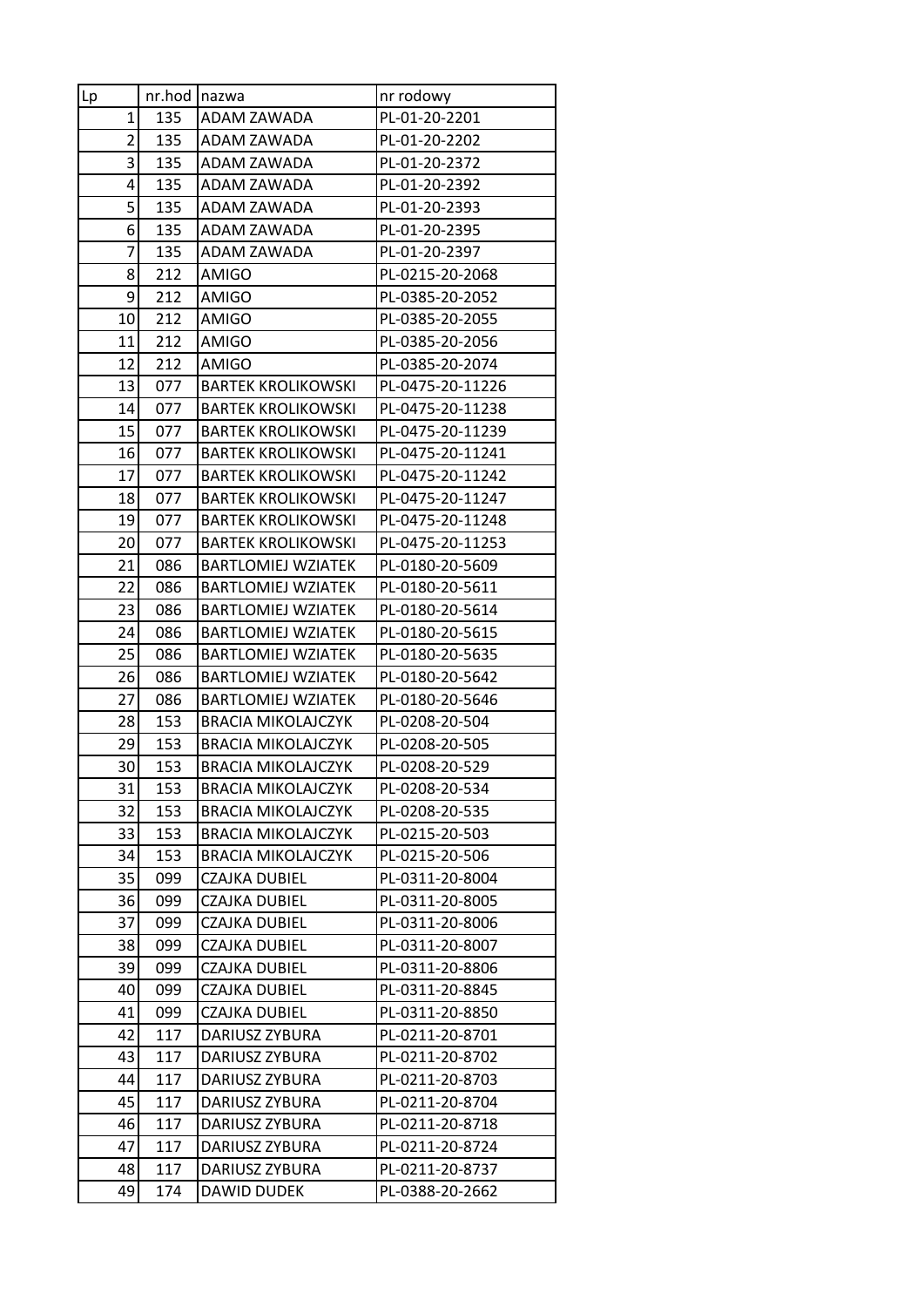| 50 | 174 | DAWID DUDEK                                    | PL-0388-20-2667                    |
|----|-----|------------------------------------------------|------------------------------------|
| 51 | 174 | DAWID DUDEK                                    | PL-0388-20-2669                    |
| 52 | 174 | <b>DAWID DUDEK</b>                             | PL-0388-20-2671                    |
| 53 | 174 | <b>DAWID DUDEK</b>                             | PL-0388-20-2676                    |
| 54 | 174 | <b>DAWID DUDEK</b>                             | PL-0388-20-2679                    |
| 55 | 174 | DAWID DUDEK                                    | PL-0388-20-2683                    |
| 56 | 051 | DROMADERY I                                    | PL-0414-20-15698                   |
| 57 | 051 | DROMADERY I                                    | PL-0414-20-15700                   |
| 58 | 051 | <b>DROMADERY I</b>                             | PL-0414-20-15714                   |
| 59 | 208 | <b>FILIP JARCZOK</b>                           | PL-047-20-3301                     |
| 60 | 208 | <b>FILIP JARCZOK</b>                           | PL-047-20-3303                     |
| 61 | 208 | FILIP JARCZOK                                  | PL-047-20-3305                     |
| 62 | 208 | <b>FILIP JARCZOK</b>                           | PL-047-20-3309                     |
| 63 | 208 | <b>FILIP JARCZOK</b>                           | PL-047-20-3312                     |
| 64 | 208 | <b>FILIP JARCZOK</b>                           | PL-047-20-3313                     |
| 65 | 208 | <b>FILIP JARCZOK</b>                           | PL-047-20-3322                     |
| 66 | 049 | GIBA                                           | PL-0243-20-3053                    |
| 67 | 049 | GIBA                                           | PL-0243-20-3054                    |
| 68 | 049 | GIBA                                           | PL-0243-20-3410                    |
| 69 | 049 | <b>GIBA</b>                                    | PL-0243-20-3411                    |
| 70 | 049 | GIBA                                           | PL-0243-20-3500                    |
| 71 | 049 | <b>GIBA</b>                                    | PL-0277-20-9473                    |
| 72 | 049 | GIBA                                           | PL-0277-20-9489                    |
| 73 | 071 | <b>GRZEGORZ KUSAJ</b>                          | PL-0211-20-8951                    |
| 74 | 071 | <b>GRZEGORZ KUSAJ</b>                          | PL-0211-20-8953                    |
| 75 | 071 | GRZEGORZ KUSAJ                                 | PL-0211-20-8958                    |
| 76 | 071 |                                                |                                    |
| 77 | 071 | <b>GRZEGORZ KUSAJ</b><br><b>GRZEGORZ KUSAJ</b> | PL-0211-20-8960<br>PL-0211-20-8961 |
| 78 | 071 | <b>GRZEGORZ KUSAJ</b>                          | PL-0211-20-8994                    |
| 79 | 215 | JGJL                                           | PL-20-381-1062                     |
| 80 | 215 | JGJL                                           |                                    |
|    | 215 |                                                | PL-20-381-1064                     |
| 81 |     | JGJL                                           | PL-20-381-1076                     |
| 82 | 215 | JGJL                                           | PL-20-381-1078                     |
| 83 | 215 | JGJL                                           | PL-20-381-172                      |
| 84 | 215 | JGJL                                           | PL-20-381-175                      |
| 85 | 215 | JGJL                                           | PL-20-381-178                      |
| 86 | 012 | <b>KRAWIECZEK LUCJAN</b>                       | PL-0129-20-1788                    |
| 87 | 012 | KRAWIECZEK LUCJAN                              | PL-0129-20-1795                    |
| 88 | 012 | <b>KRAWIECZEK LUCJAN</b>                       | PL-0143-20-6038                    |
| 89 | 012 | <b>KRAWIECZEK LUCJAN</b>                       | PL-0143-20-6051                    |
| 90 | 012 | <b>KRAWIECZEK LUCJAN</b>                       | PL-0143-20-6052                    |
| 91 | 012 | <b>KRAWIECZEK LUCJAN</b>                       | PL-0143-20-6056                    |
| 92 | 012 | KRAWIECZEK LUCJAN                              | PL-0143-20-6058                    |
| 93 | 181 | <b>KURKOWSKI SLAWOMIR</b>                      | PL-0321-20-5986                    |
| 94 | 181 | KURKOWSKI SLAWOMIR                             | PL-0321-20-5994                    |
| 95 | 181 | KURKOWSKI SLAWOMIR                             | PL-0321-20-5995                    |
| 96 | 181 | <b>KURKOWSKI SLAWOMIR</b>                      | PL-0321-20-5997                    |
| 97 | 181 | KURKOWSKI SLAWOMIR                             | PL-0321-20-5998                    |
| 98 | 181 | KURKOWSKI SLAWOMIR                             | PL-0321-20-5999                    |
| 99 | 181 | KURKOWSKI SLAWOMIR                             | PL-0321-20-6000                    |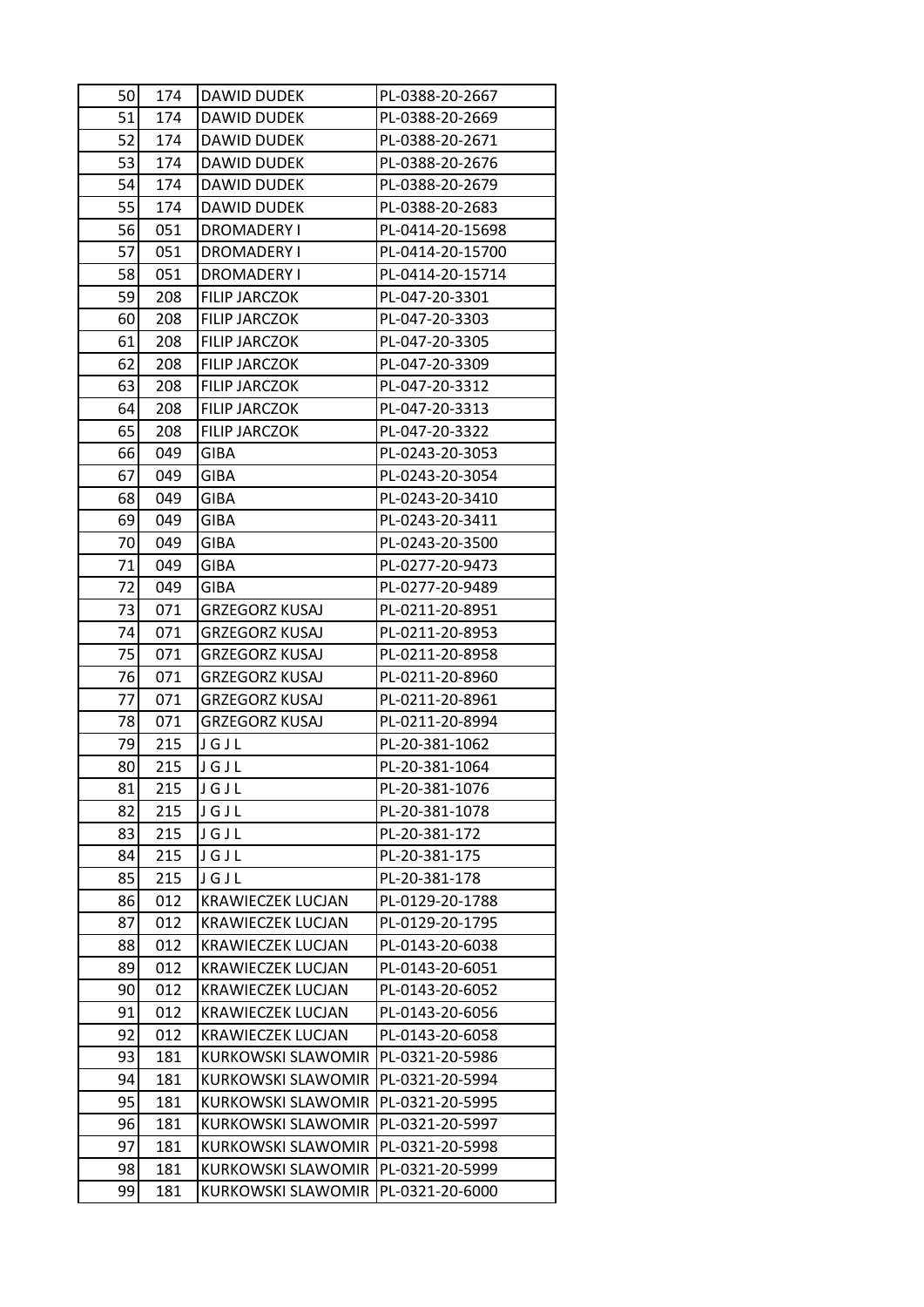| 100 | 015          | LOBODA ADAM                          | PL-033-20-4076   |
|-----|--------------|--------------------------------------|------------------|
| 101 | 015          | LOBODA ADAM                          | PL-033-20-4095   |
| 102 | 015          | LOBODA ADAM                          | PL-033-20-4097   |
| 103 | 214          | MACIUSZEK MICHAL                     | PL-0232-20-6301  |
| 104 | 214          | MACIUSZEK MICHAL                     | PL-0232-20-6303  |
| 105 | 214          | MACIUSZEK MICHAL                     | PL-0232-20-6305  |
| 106 | 214          | MACIUSZEK MICHAL                     | PL-0232-20-6314  |
| 107 | 214          | MACIUSZEK MICHAL                     | PL-0232-20-6317  |
| 108 | 214          | MACIUSZEK MICHAL                     | PL-0232-20-6320  |
| 109 | 214          | MACIUSZEK MICHAL                     | PL-0232-20-6323  |
| 110 | 1            | MALEC MAREK II                       | PL-0215-20-10850 |
| 111 | $\mathbf{1}$ | MALEC MAREK II                       | PL-0215-20-10851 |
| 112 | 1            | MALEC MAREK II                       | PL-0215-20-10854 |
| 113 | 1            | MALEC MAREK II                       | PL-0215-20-10855 |
| 114 | 1            | MALEC MAREK II                       | PL-0215-20-10859 |
| 115 | $\mathbf 1$  | MALEC MAREK II                       | PL-0215-20-10881 |
| 116 | 059          | <b>MALEC MAREK</b>                   | PL-0215-20-10849 |
| 117 | 059          | <b>MALEC MAREK</b>                   | PL-0215-20-10858 |
| 118 | 059          | <b>MALEC MAREK</b>                   | PL-0215-20-10870 |
| 119 | 059          | <b>MALEC MAREK</b>                   | PL-0215-20-10890 |
| 120 | 059          | <b>MALEC MAREK</b>                   | PL-0215-20-10896 |
| 121 | 059          | <b>MALEC MAREK</b>                   | PL-0215-20-10897 |
| 122 | 059          | <b>MALEC MAREK</b>                   | PL-0215-20-10899 |
| 123 | 067          | MIROSLAW WARDA                       | PL-0211-20-8104  |
| 124 | 067          | MIROSLAW WARDA                       | PL-0211-20-8113  |
| 125 | 067          | MIROSLAW WARDA                       | PL-0211-20-8130  |
| 126 | 067          | MIROSLAW WARDA                       | PL-0211-20-8134  |
| 127 | 067          | MIROSLAW WARDA                       | PL-0211-20-8142  |
| 128 | 067          | MIROSLAW WARDA                       | PL-0211-20-8144  |
| 129 | 067          | MIROSLAW WARDA                       | PL-0211-20-8145  |
| 130 | 005          | MMMMM DANILOWICZ  PL-0215-20-11167   |                  |
| 131 | 005          | MMMMM DANILOWICZ                     | PL-0215-20-11183 |
| 132 | 004          | <b>OBIDZINSKI ROBERT</b>             | PL-0490-20-7061  |
| 133 | 004          | <b>OBIDZINSKI ROBERT</b>             | PL-0490-20-7063  |
| 134 | 004          | <b>OBIDZINSKI ROBERT</b>             | PL-0490-20-7066  |
| 135 | 004          | <b>OBIDZINSKI ROBERT</b>             | PL-0490-20-7071  |
| 136 | 004          | <b>OBIDZINSKI ROBERT</b>             | PL-0490-20-7072  |
| 137 | 004          | <b>OBIDZINSKI ROBERT</b>             | PL-0490-20-7074  |
| 138 | 004          | <b>OBIDZINSKI ROBERT</b>             | PL-0490-20-7075  |
| 139 | 145          | PRZEDNIKOWSKI WIESLA PL-0306-20-2063 |                  |
| 140 | 145          | PRZEDNIKOWSKI WIESLA PL-0306-20-2068 |                  |
| 141 | 145          | PRZEDNIKOWSKI WIESLA PL-0306-20-2073 |                  |
| 142 | 145          | PRZEDNIKOWSKI WIESLA PL-0306-20-2074 |                  |
| 143 | 145          | PRZEDNIKOWSKI WIESLA PL-0306-20-2078 |                  |
| 144 | 145          | PRZEDNIKOWSKI WIESLA PL-0306-20-2079 |                  |
| 145 | 145          | PRZEDNIKOWSKI WIESLA PL-0306-20-2082 |                  |
| 146 | 209          | <b>SANTOS HODOWLA</b>                | PL-208-20-1235   |
| 147 | 209          | SANTOS HODOWLA                       | PL-208-20-1236   |
| 148 | 209          | <b>SANTOS HODOWLA</b>                | PL-208-20-1237   |
| 149 | 209          | SANTOS HODOWLA                       | PL-208-20-1239   |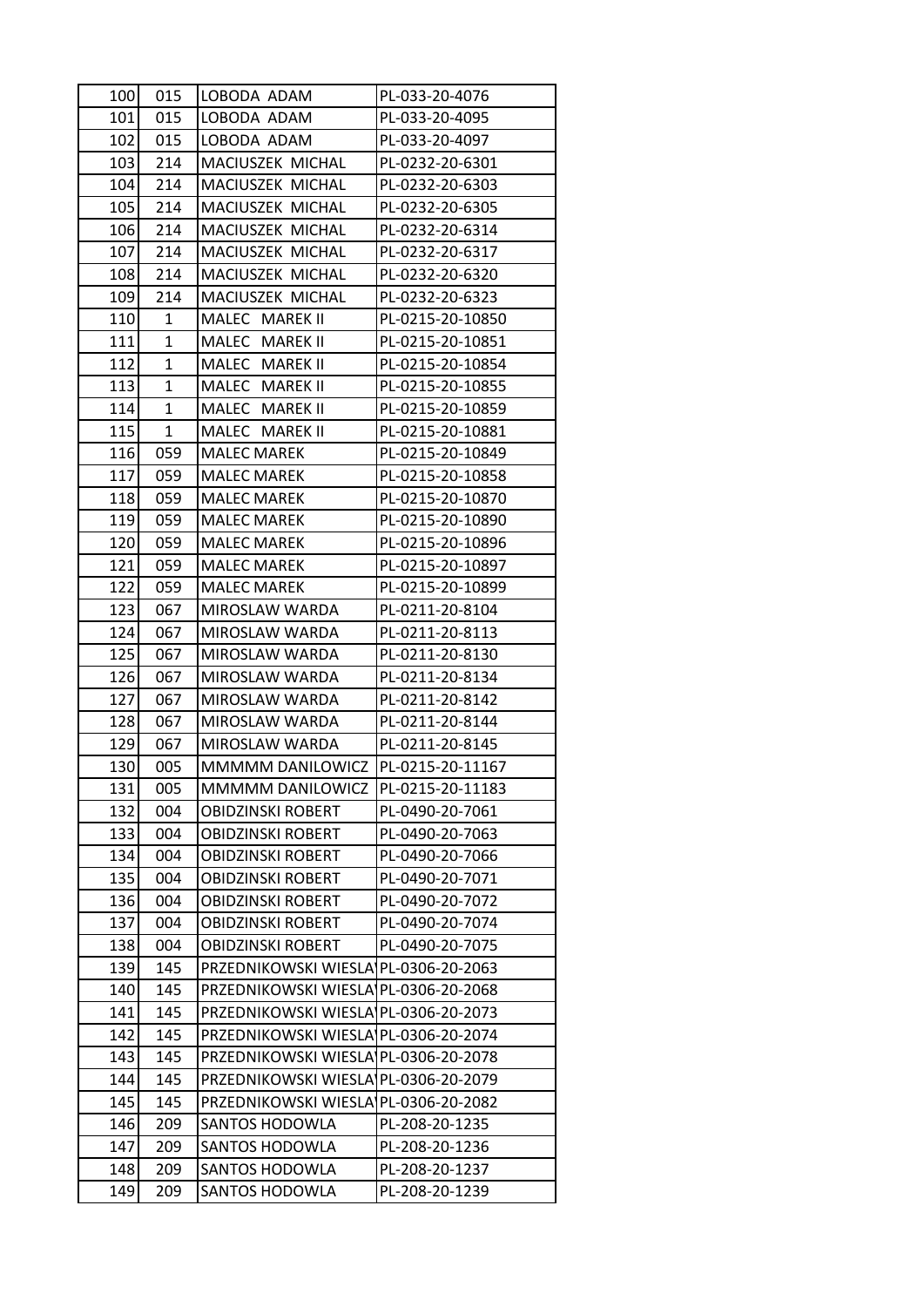| 150 | 209 | SANTOS HODOWLA                         | PL-208-20-1240  |
|-----|-----|----------------------------------------|-----------------|
| 151 | 209 | SANTOS HODOWLA                         | PL-208-20-1242  |
| 152 | 209 | <b>SANTOS HODOWLA</b>                  | PL-208-20-1245  |
| 153 | 040 | <b>SCHNAIDER KRZYSZTOF</b>             | PL-0232-20-8648 |
| 154 | 048 | SEYKOpol JERZY SERZYSK PL-0478-20-2006 |                 |
| 155 | 048 | SEYKOpol JERZY SERZYSK PL-0478-20-2007 |                 |
| 156 | 093 | SLAWOMIR BLASZCZAK                     | PL-0215-20-2304 |
| 157 | 093 | SLAWOMIR BLASZCZAK                     | PL-0215-20-2305 |
| 158 | 093 | SLAWOMIR BLASZCZAK                     | PL-0215-20-2306 |
| 159 | 093 | SLAWOMIR BLASZCZAK                     | PL-0215-20-2309 |
| 160 | 093 | SLAWOMIR BLASZCZAK                     | PL-0215-20-2310 |
| 161 | 093 | SLAWOMIR BLASZCZAK                     | PL-0215-20-2325 |
| 162 | 093 | SLAWOMIR BLASZCZAK                     | PL-0215-20-2335 |
| 163 | 039 | <b>SMYK PIOTR</b>                      | PL-0210-20-3787 |
| 164 | 039 | <b>SMYK PIOTR</b>                      | PL-0210-20-3797 |
| 165 | 039 | <b>SMYK PIOTR</b>                      | PL-0210-20-3798 |
| 166 | 039 | <b>SMYK PIOTR</b>                      | PL-0210-20-3799 |
| 167 | 039 | <b>SMYK PIOTR</b>                      | PL-0210-20-3800 |
| 168 | 103 | SZEREGOWIEC DOLOT                      | PL-02-20-6903   |
| 169 | 103 | SZEREGOWIEC DOLOT                      | PL-02-20-6907   |
| 170 | 103 | SZEREGOWIEC DOLOT                      | PL-02-20-6913   |
| 171 | 103 | SZEREGOWIEC DOLOT                      | PL-02-20-6915   |
| 172 | 103 | SZEREGOWIEC DOLOT                      | PL-02-20-6917   |
| 173 | 103 | SZEREGOWIEC DOLOT                      | PL-02-20-6920   |
| 174 | 103 | SZEREGOWIEC DOLOT                      | PL-02-20-6922   |
| 175 | 008 | <b>SZTOBNICKI PAWEL</b>                | PL-0102-20-9101 |
| 176 | 008 | <b>SZTOBNICKI PAWEL</b>                | PL-0102-20-9102 |
| 177 | 008 | <b>SZTOBNICKI PAWEL</b>                | PL-0102-20-9105 |
| 178 | 008 | <b>SZTOBNICKI PAWEL</b>                | PL-0102-20-9106 |
| 179 | 008 | <b>SZTOBNICKI PAWEL</b>                | PL-0102-20-9107 |
| 180 | 008 | <b>SZTOBNICKI PAWEL</b>                | S-24-20-329     |
| 181 | 008 | SZTOBNICKI PAWEL                       | S-24-20-330     |
| 182 | 118 | SZYMKOWIAK MIROSLAWPL-0219-20-3157     |                 |
| 183 | 118 | SZYMKOWIAK MIROSLAWPL-0219-20-3159     |                 |
| 184 | 118 | SZYMKOWIAK MIROSLAWPL-0219-20-3167     |                 |
| 185 | 118 | SZYMKOWIAK MIROSLAWPL-0219-20-3169     |                 |
| 186 | 118 | SZYMKOWIAK MIROSLAWPL-0219-20-3171     |                 |
| 187 | 118 | SZYMKOWIAK MIROSLAWPL-0219-20-3172     |                 |
| 188 | 118 | SZYMKOWIAK MIROSLAWPL-0219-20-3173     |                 |
| 189 | 213 | TEAM BARKA                             | PL-0211-20-8954 |
| 190 | 213 | TEAM BARKA                             | PL-0211-20-8956 |
| 191 | 167 | TEAM ESCHKE KOLODYNSPL-0143-20-6054    |                 |
| 192 | 167 | TEAM ESCHKE KOLODYNSPL-0143-20-6055    |                 |
| 193 | 160 | TEAM STOCHAJ- NIZYNSK PL-0425-20-6631  |                 |
| 194 | 160 | TEAM STOCHAJ- NIZYNSK PL-0425-20-6641  |                 |
| 195 | 160 | TEAM STOCHAJ- NIZYNSK PL-0425-20-6650  |                 |
| 196 | 105 | TOMASZ GOZDUR                          | PL-0185-20-6071 |
| 197 | 105 | TOMASZ GOZDUR                          | PL-0185-20-6078 |
| 198 | 105 | TOMASZ GOZDUR                          | PL-0185-20-6079 |
| 199 | 105 | <b>TOMASZ GOZDUR</b>                   | PL-0185-20-6081 |